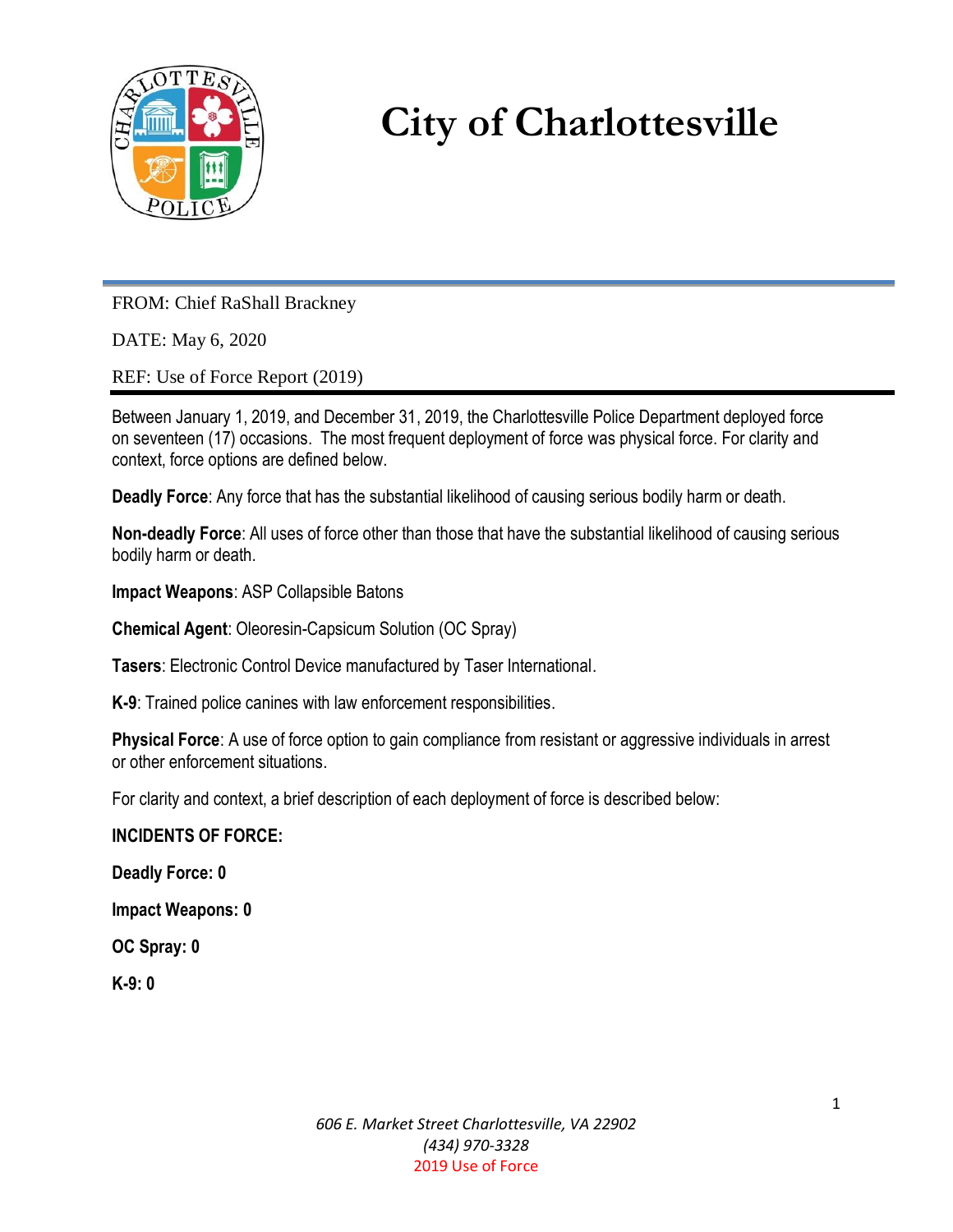## **INCIDENTS OF FORCE (CONTINUED):**

## **TASER: 6**

- January 8, 2019: Officers attempted to take a wanted person into custody. Subject was armed with a set of pliers, and shouted at the officers to shoot him. The suspect ignored officers' commands and advanced towards them. Officer deployed her Taser, and the subject was taken into custody. (Officer W/F, Officer W/M, Suspect B/M)
- January 18, 2019: Officers were providing security at a crime scene when a subject attempted to enter the scene. The subject attempted to push past the officers, who then attempted to place him in custody. The subject pulled away and yelled at the officer. The officer then deployed their Taser, but contact was insufficient. The officer was able to make secondary contact with the Taser on the suspect's calf. The subject subsequently complied, and was placed in handcuffs. (Officer: W/M; Suspect: B/M)
- July 5, 2019: Officers responded to a report of a subject who assaulted several individuals in a bar. The reporting party identified the subject to the officers. Officers moved to detain the subject, who resisted by both pulling away and pushing the officers. As the subject began to break away from the officers, an officer deployed his Taser, which allowed the subject to be taken into custody. (Officer W/M; Suspect: B/M)
- August 13, 2019: Officer approached subject who had just assaulted two firefighters. The officer attempted to take the subject into custody for the assault, when the subject resisted arrest, and was able to break away from the officer. The suspect again attempted to approach a firefighter. The officer deployed his Taser, at which point the subject was taken into custody (Officer: W/M; Suspect: B/M)
- August 26, 2019: Officer responded to a 911 call for a subject holding a meat cleaver. The officer attempted to speak with the subject, but was unsuccessful. The subject engaged in a series of increasingly aggressive actions, to include striking himself about the neck with the meat cleaver. These actions led the officer to fear for the subject's and others safety. The officer deployed a Taser, which had an immediate effect. (Officer: W/M; Suspect: W/M)
- December 10, 2019: Officer observed a disorder and was assaulted as he attempted to break up it up. Officer deployed his Taser with no effect on the suspect. Officer then performed a drive stun and the suspect complied with commands and was taken into custody. (Officer: W/M; Suspect: B/M)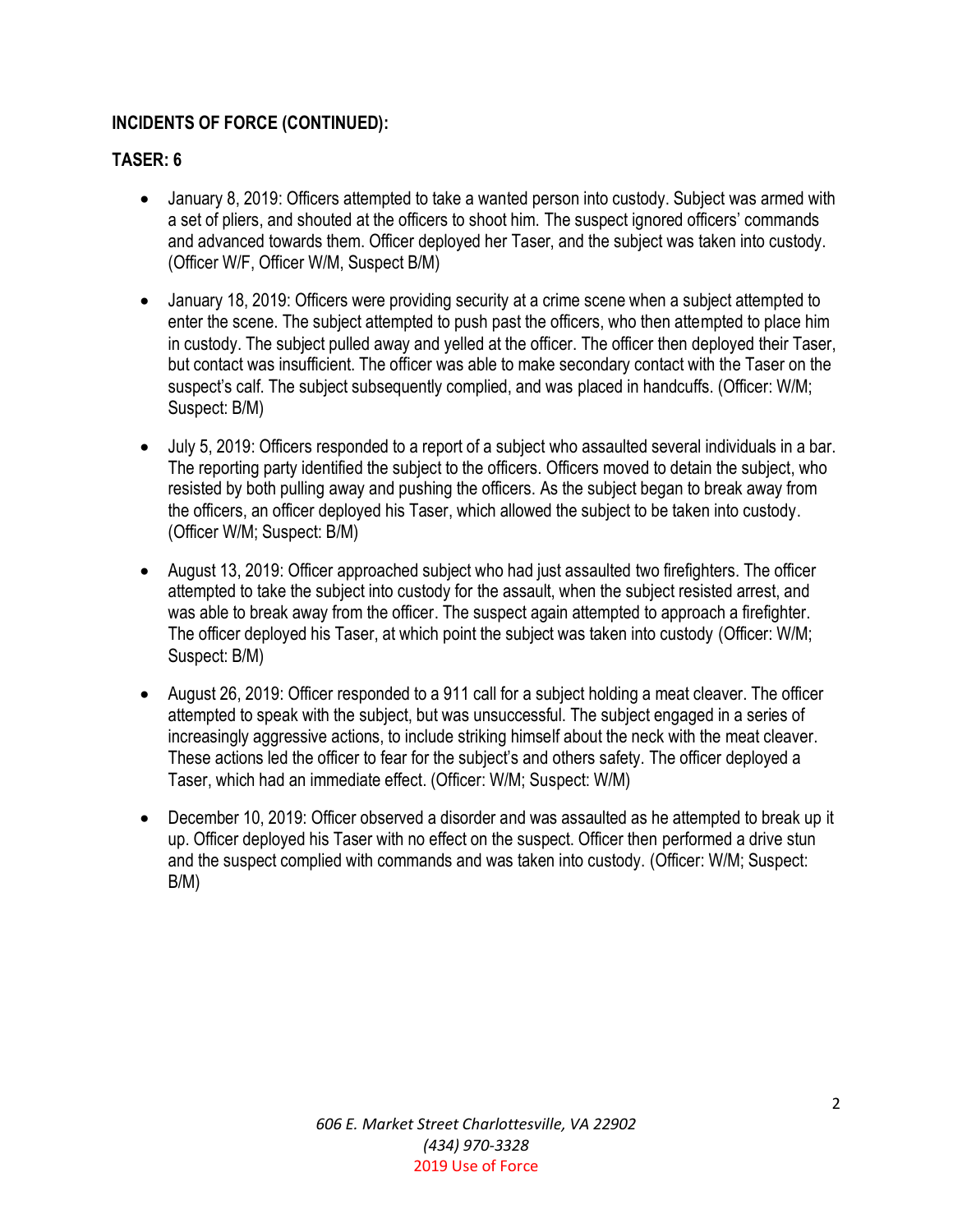## **PHYSICAL FORCE: 11**

- January 27, 2019: Officers witnessed a physical disorder between two individuals. Officers attempted to break up a fight when suspect (from the crowd of onlookers) attacked an officer. The officer punched the suspect in defense. The suspect was arrested for assaulting the officer. (Officer: W/M; Suspect: B/F)
- May 11, 2019: Officer witnessed subject committing an assault. Officer attempted to take the subject into custody and he resisted. The subject was taken to the ground, and placed in handcuffs. (Officer W/M; Suspect: B/M)
- May 12, 2019: Officer responded to call for assault. Suspect was identified, but refused to comply with orders from officer and was taken to the ground. Suspect refused to place his hands behind his back, and resisted officer's attempts to be handcuffed. Officer used an ASP to pry the suspect's hands from under his body. (Officer: W/M; Suspect: B/M)
- July 2, 2019: Officers responded to a report of an assault and strong-armed robbery. They located the suspect and attempted to detain him. The subject resisted the officer's attempts to place him in handcuffs by pulling away from the officers. The subject was taken to the ground, and placed in handcuffs. (Officer: W/M; Suspect: B/M )
- July 21, 2019: Officer performed a traffic stop, and found the driver to have a suspended license. Officer issued the subject a summons and instructed him to park his vehicle. Approximately one minute after finishing the traffic stop, the officer observed the subject driving in direct contravention of the summons. Officer stopped the subject again, and approached him with the intent of taking him into custody for the additional driving behavior, and disregarding the earlier summons. The subject resisted the officer's attempts to place him in handcuffs, pulling away from the officer on multiple occasions. The officer then took the subject to the ground, and was able to place him in handcuffs without further incident. (Officer. W/M; Suspect: W/M)
- August 4, 2019: Officer attempted to detain suspect for an outstanding warrant. The subject refused to comply with commands, and resisted efforts to take him into custody. The subject was taken to the ground, but continued to resist officer's attempts to place him in handcuffs. An ASP was used to pry the suspect's hands from under suspect's body to be placed in handcuffs. (Officer: W/M; Suspect: B/M)
- August 25, 2019: Officers responded to a call for an unconscious subject. On location, they found the subject, who was intoxicated. Officers attempted to place the subject in custody, however he resisted arrest. The subject was subsequently taken to the ground to be handcuffed. The subject curled his right arm under his body in an effort to resist officer's attempts. Officers were able to pull the subjects arm from under his body and placed him in custody. (Officer: W/M; Suspect: B/M)
- September 7, 2019: Officer assisted UPD in apprehending a suspect who fled from them. Officer gave chase and caught the subject. He advised the subject he was under arrest, and attempted to gain control of him. The subject was able to jerk away from the officer, and then the officer tackled the subject to prevent further flight. ( Officer: W/M; Suspect: W/M)